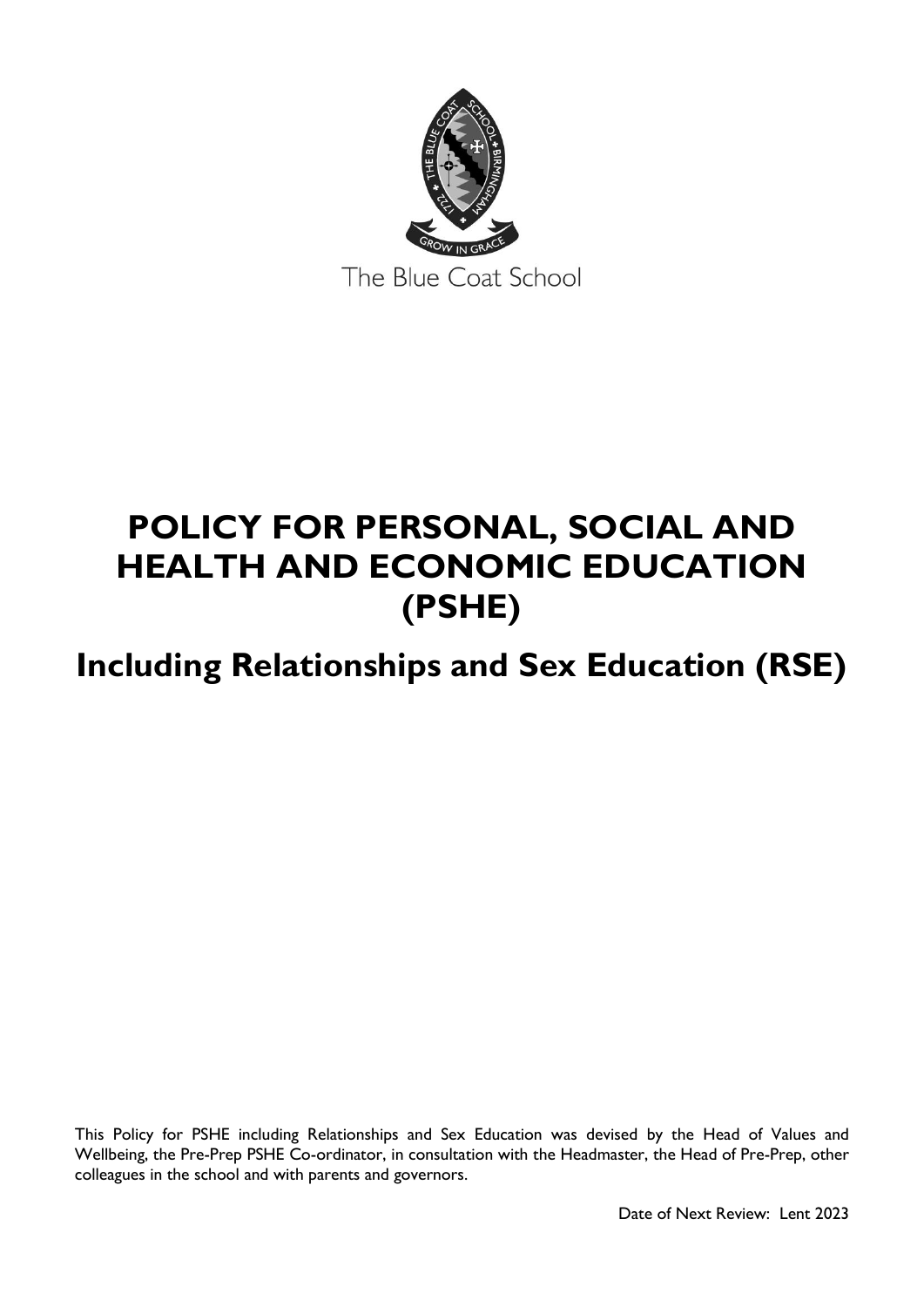The Blue Coat School Birmingham Limited

# **POLICY FOR PERSONAL, SOCIAL, HEALTH AND ECONOMIC EDUCATION (PSHE) (including Relationships and Sex Education)**

# **1. INTRODUCTION**

# **1.1**

PSHE (including Relationships and Sex Education) is primarily concerned with teaching children how to make informed decisions about their wellbeing, health and relationships and to build their self-efficacy. It can help children to develop resilience, to know how and when to ask for help and to know where to access support. It helps prepare children for the opportunities, responsibilities and experiences of adult life and promotes the spiritual, moral, social, cultural, mental and physical development of children at school and in society.

# **1.2**

The Relationships Education, Relationships and Sex Education (RSE) and Health Education (England) Regulations 2019 make Relationships Education compulsory for all pupils receiving primary education. This Policy and the practice within the school complies with the DfE statutory guidance, 'Relationships Education, Relationships and Sex Education (RSE) and Health Education' (2019) and, where appropriate, some of the information in this Policy is directly stated from this document [\(http://www.nationalarchives.gov.uk/doc/open-government](http://www.nationalarchives.gov.uk/doc/open-government-licence/version/3/)[licence/version/3/\)](http://www.nationalarchives.gov.uk/doc/open-government-licence/version/3/). This Policy also has regard to the DfE non-statutory guidance, 'Teaching online safety in school' (June 2019) and the Equality Act 2010 and any other related departmental advice. It was devised in consultation with parents, staff and governors.

#### **1.3**

This Policy for PSHE (including Relationships and Sex Education) applies to the children across Key Stages 1 and 2.

#### **2. AIMS**

#### **2.1**

Through specific taught lessons at The Blue Coat School as part of our Personal, Social, Health and Economic (PSHE) curriculum, and the wider extra-curricular framework (including the pastoral provision in the Houses) staff aim to:

- Nurture in children The Blue Coat School Values as enshrined in our school motto 'Grow in Grace' so that they can become self-assured, confident happy and positive young people. The Blue Coat School Values are those values that are key to the good-ordering of The Blue Coat School, of which they are a part, and are those explicit values which are enshrined in the school's Behaviour Management and Exclusions Policy, Anti-Bullying Policy and in the School Vision Statement.
- Enable staff to have a good understanding of the faith background of the children and to have positive relationships with the local faith communities so that appropriate lessons can be planned.
- Plan and deliver a curriculum which takes into account the religious backgrounds of all pupils.
- Teach the children about faith perspectives within the context of the Relationships Education curriculum.
- Teach children the facts, such as those relating to health issues, which are elemental to their growth and development as individuals and as members of a particular community.
- Enable children to acquire the skills, such as those relating to personal safety, discussion and decision making, which are vital to their well-being and their interaction with others.
- Encourage children to develop informed opinions and attitudes for themselves about a range of personal and social issues.
- Actively promote the fundamental British values of democracy, the rule of law, individual liberty and mutual respect and tolerance of those with different faiths and beliefs.
- Page 2 of 15 The Blue Coat School Birmingham Limited March 2022 **Policy for PSHE (including Relationships Education)** Policy for PSHE (including Relationships Education) • Actively promote the principles of: enabling children to develop their self-knowledge, self-esteem and selfconfidence; enabling children to distinguish right from wrong and to respect the civil and criminal law of England; encouraging children to accept responsibility for their behaviour, show initiative and understand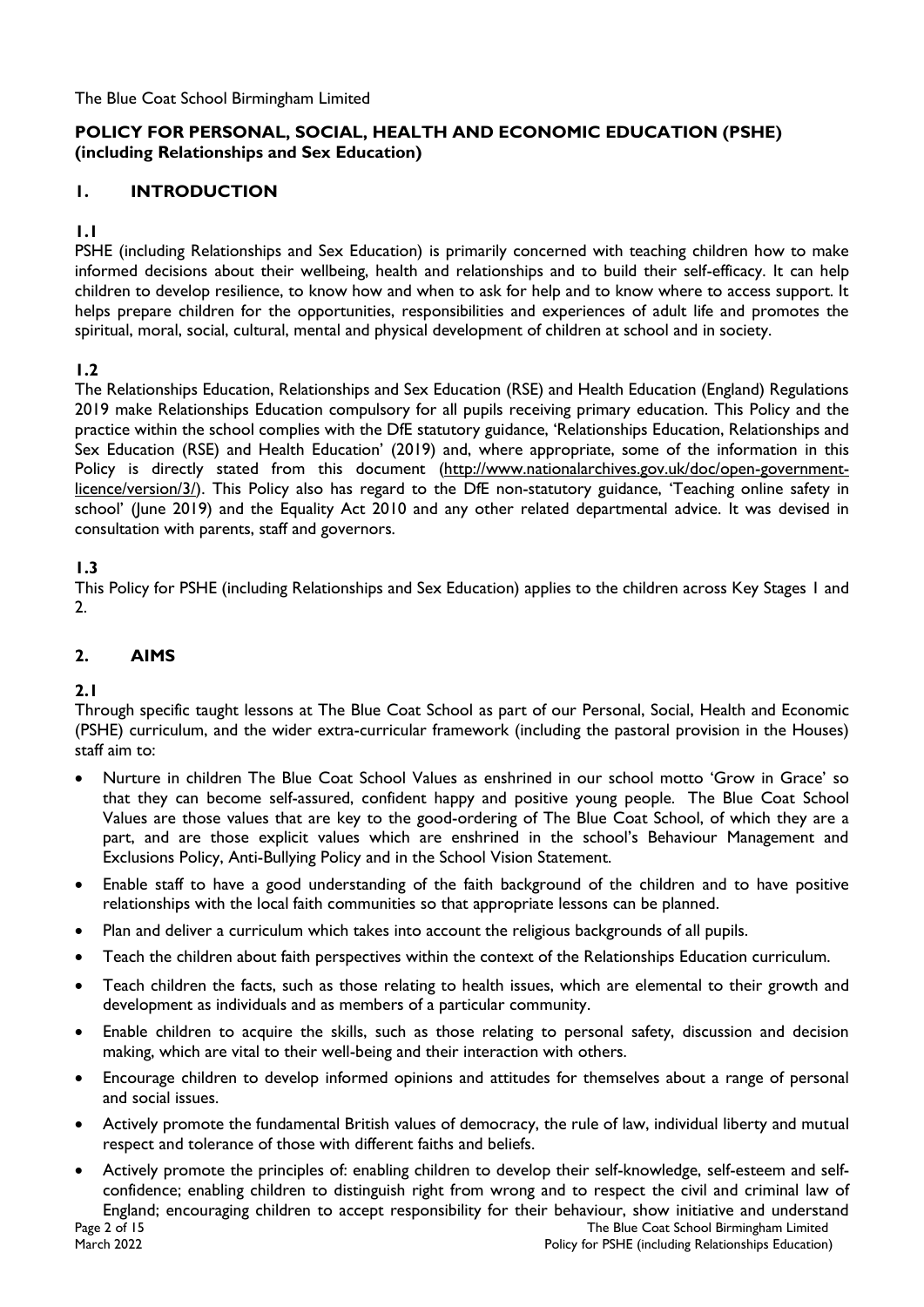how they can contribute positively to the lives of those living and working in the locality in which the school is situated and to society more widely; enabling children to acquire a broad general knowledge of, and respect for, public institutions and services in England; furthering tolerance and harmony between different religious and cultural traditions by enabling children to acquire an appreciation of, and respect for, their own and other religions and cultures; encouraging respect for other people, paying particular regard to the protected characteristics set out in the 2010 Act; and encouraging respect for democracy and support for participation in the democratic process, including respect of the basis on which the law is made and applied in England.

- Teach the children in a sensitive, age-appropriate and developmentally appropriate way.
- Teach the requirements of the DfE statutory guidance on Relationships Education.
- Develop in children the skills and understanding to have the confidence to approach their relationships in a positive way.
- Enable children to move with confidence from childhood through adolescence to adulthood.
- Teach the children to live confident and healthy lives.
- Ensure children are aware of personal space and their right to privacy.
- Help the children to understand the changes that occur to the human body during puberty at the end of Years 5 and 6.

#### **3. OBJECTIVES**

#### **3.1**

Personal, Social, Health and Economic Education (PSHE) helps to give children the knowledge, skills and understanding they need to lead confident, healthy, independent lives and to become informed, active, responsible citizens.

#### **3.2**

The children are encouraged to take part in a wide range of activities and experiences across and beyond the curriculum, contributing fully to the life of their school and community. In doing so they learn to: recognise their own worth; work effectively with others; and become aware of the specific needs of groups within society including the work of charities.

#### **3.3**

Children reflect on their experiences and understand how they are developing personally and socially, considering some of the spiritual, moral, social and cultural issues that are part of growing up, through discussions in whole class groups, talking to a member of staff during a small group tutorial or sharing in assemblies.

#### **3.4**

Whilst the fundamental British values are actively promoted in all of the curriculum, these are also specifically addressed in PSHE lessons where the children are taught about the rule of law, the main political and social institutions that affect their lives and about their responsibilities, rights and duties as individuals and as members of communities. Opinions or behaviours in school that are contrary to the British values or which undermine them are challenged.

#### **3.5**

The development of the children is enhanced by making them aware of equal opportunities relating to gender, ethnicity, culture and religion, disability, language and ability. A mutual respect and tolerance of those with different faiths and beliefs is encouraged. The children are encouraged to acquire an appreciation of, and respect for, their own and other religions and cultures in a way that promotes tolerance and harmony between different religious and cultural traditions avoiding and resisting racism. Opportunities are provided to enable children to gain insights into the origins and practices of their own religions and cultures and into those of the wider community.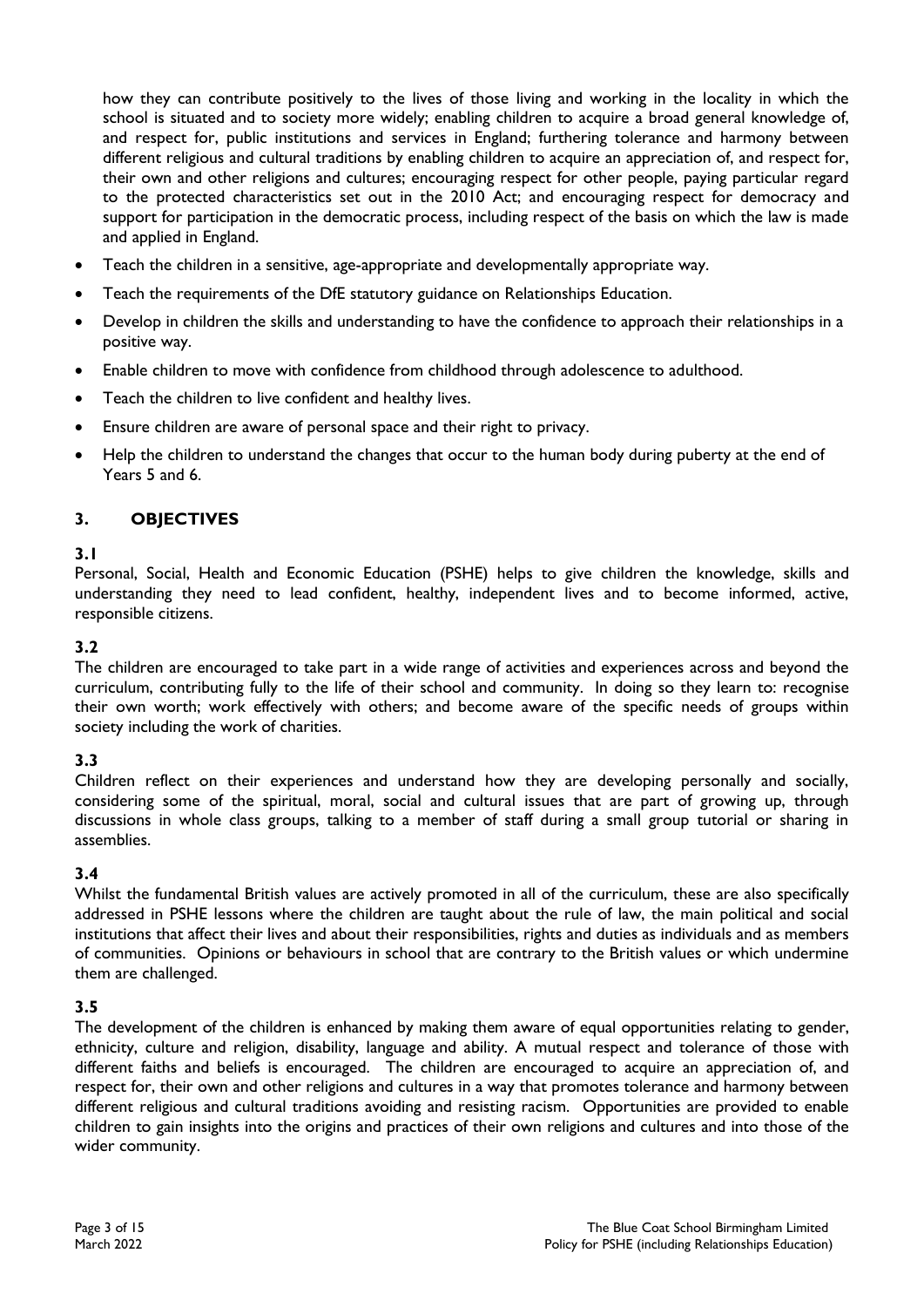# **3.6**

The children learn to understand and respect our common humanity and its diversity and differences so that they can go on to form the effective, fulfilling relationships that are an essential part of life and learning.

# **3.7**

The children are taught about personal relationships through a balanced, comprehensive and coordinated curriculum. They are encouraged to distinguish between right and wrong, and to act consistently with their beliefs and with a view to the consequences of their own and others' actions.

# **3.8**

The children are taught about their bodies and how theirs and others' bodies change over time in an ageappropriate way.

# **4. RELATIONSHIPS EDUCATION**

# **4.1 Definition**

# **4.1.1**

In the DfE statutory guidance, 'Relationships Education, Relationships and Sex Education (RSE) and Health Education' 2019, the focus in primary schools for Relationship Education is 'teaching of fundamental building blocks and characteristics of positive relationships with particular reference to friendships, family relationships, and relationships with other children and with adults.'

# **4.1.2**

However, at The Blue Coat School, we also believe that Relationships Education should also help children to develop the skills to recognise and manage healthy relationships both online and in the real world. It is designed to build resilience and self-esteem.

# **4.1.3**

The Blue Coat School is founded on the principles of the Church of England and as such, the distinctive faith perspective on relationships will form the basis for teaching on relationships. Within the context of this underlying principle, children will be taught what a relationship is, what friendship is, what family means and who the people are who can support them. Learning incorporates how to take turns, how to treat each other with kindness, consideration and respect, the importance of honesty and truthfulness, permission seeking and giving, and the concept of personal privacy. They also learn how to establish personal space and boundaries, showing respect and they are taught to understand the differences between appropriate and inappropriate or unsafe physical contact.

# **4.1.4**

All relationships education will reflect the law (including the Equality Act 2010) as it applies to relationships so that children clearly understand what the law allows and does not allow.

# **4.2 Curriculum Outcomes**

#### **4.2.1**

As set out in the DfE statutory guidance, by the time the children leave The Blue Coat School, the children will know:

| <b>Families and</b> | • That families are important for children growing up because they can give love, security      |  |  |  |  |
|---------------------|-------------------------------------------------------------------------------------------------|--|--|--|--|
| people who          | and stability.                                                                                  |  |  |  |  |
| care for me         | • The characteristics of healthy family life, commitment to each other, including times of      |  |  |  |  |
|                     | difficulty, protection and care for children and other family members, the importance of        |  |  |  |  |
|                     | spending time together and sharing each other's lives.                                          |  |  |  |  |
|                     | • That others' families, either in school or in the wider world, sometimes look different       |  |  |  |  |
|                     | from their family, but that they should respect those differences and know that other           |  |  |  |  |
|                     | children's families are also characterised by love and care.                                    |  |  |  |  |
|                     | • That stable, caring relationships, which may be of different types, are at the heart of happy |  |  |  |  |
|                     | families, and are important for children's security as they grow up.                            |  |  |  |  |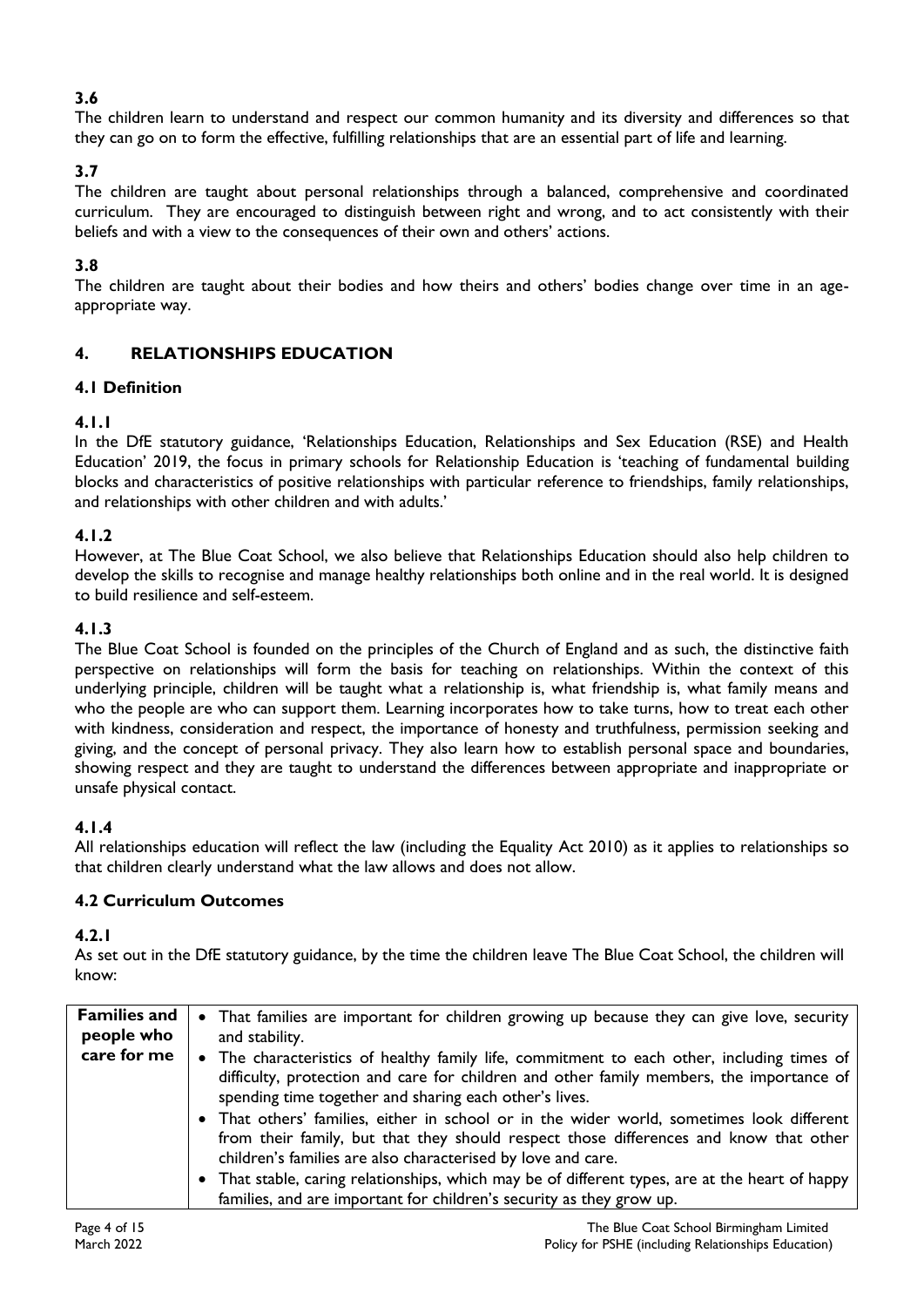|                      | • That marriage represents a formal and legally recognised commitment of two people to                                                          |  |  |  |  |
|----------------------|-------------------------------------------------------------------------------------------------------------------------------------------------|--|--|--|--|
|                      | each other which is intended to be lifelong.<br>• How to recognise if family relationships are making them feel unhappy or unsafe, and how      |  |  |  |  |
|                      | to seek help or advice from others if needed.                                                                                                   |  |  |  |  |
| Caring               | • How important friendships are in making us feel happy and secure, and how people                                                              |  |  |  |  |
| <b>Friendships</b>   | choose and make friends.                                                                                                                        |  |  |  |  |
|                      | • The characteristics of friendships, including mutual respect, truthfulness, trustworthiness,                                                  |  |  |  |  |
|                      | loyalty, kindness, generosity, trust, sharing interests and experiences and support with                                                        |  |  |  |  |
|                      | problems and difficulties.                                                                                                                      |  |  |  |  |
|                      | • That healthy friendships are positive and welcoming towards others, and do not make<br>others feel lonely or excluded.                        |  |  |  |  |
|                      | • That most friendships have ups and downs, and that these can often be worked through so                                                       |  |  |  |  |
|                      | that the friendship is repaired or even strengthened, and that resorting to violence is<br>never right.                                         |  |  |  |  |
|                      | • How to recognise who to trust and who not to trust, how to judge when a friendship is                                                         |  |  |  |  |
|                      | making them feel unhappy or uncomfortable, managing conflict, how to manage these                                                               |  |  |  |  |
|                      | situations and how to seek help or advice from others, if needed.                                                                               |  |  |  |  |
| <b>Respectful</b>    | • The importance of respecting others, even when they are very different from them (for                                                         |  |  |  |  |
| <b>Relationships</b> | example, physically, in character, personality or backgrounds), or make different choices<br>or have different preferences or beliefs.          |  |  |  |  |
|                      | • Practical steps they can take in a range of different contexts to improve or support                                                          |  |  |  |  |
|                      | respectful relationships.                                                                                                                       |  |  |  |  |
|                      | The conventions of courtesy and manners.                                                                                                        |  |  |  |  |
|                      | The importance of self-respect and how this links to their own happiness.                                                                       |  |  |  |  |
|                      | That in school and in wider society they can expect to be treated with respect by others,                                                       |  |  |  |  |
|                      | and that in turn they should show due respect to others, including those in positions of<br>authority.                                          |  |  |  |  |
|                      | • About different types of bullying (including cyberbullying), the impact of bullying,                                                          |  |  |  |  |
|                      | responsibilities of bystanders (primarily reporting bullying to an adult) and how to get help.                                                  |  |  |  |  |
|                      | • What a stereotype is, and how stereotypes can be unfair, negative or destructive.                                                             |  |  |  |  |
|                      | The importance of permission-seeking and giving in relationships with friends, peers and<br>adults.                                             |  |  |  |  |
| Online               | • That people sometimes behave differently online, including by pretending to be someone                                                        |  |  |  |  |
| Relationships        | they are not.                                                                                                                                   |  |  |  |  |
|                      | • That the same principles apply to online relationships as to face-to face relationships,                                                      |  |  |  |  |
|                      | including the importance of respect for others online including when we are anonymous.                                                          |  |  |  |  |
|                      | • The rules and principles for keeping safe online, how to recognise risks, harmful content<br>and contact, and how to report them.             |  |  |  |  |
|                      | How to critically consider their online friendships and sources of information including                                                        |  |  |  |  |
|                      | awareness of the risks associated with people they have never met.                                                                              |  |  |  |  |
|                      | How information and data is shared and used online.                                                                                             |  |  |  |  |
| <b>Being Safe</b>    | • What sorts of boundaries are appropriate in friendships with peers and others (including                                                      |  |  |  |  |
|                      | in a digital context).                                                                                                                          |  |  |  |  |
|                      | • About the concept of privacy and the implications of it for both children and adults;                                                         |  |  |  |  |
|                      | including that it is not always right to keep secrets if they relate to being safe.                                                             |  |  |  |  |
|                      | • That each person's body belongs to them, and the differences between appropriate and<br>inappropriate or unsafe physical, and other, contact. |  |  |  |  |
|                      | • How to respond safely and appropriately to adults they may encounter (in all contexts,                                                        |  |  |  |  |
|                      | including online) whom they do not know.                                                                                                        |  |  |  |  |
|                      | • How to recognise and report feelings of being unsafe or feeling bad about any adult.                                                          |  |  |  |  |
|                      | • How to ask for advice or help for themselves or others, and to keep trying until they are                                                     |  |  |  |  |
|                      | heard.                                                                                                                                          |  |  |  |  |
|                      | How to report concerns or abuse, and the vocabulary and confidence needed to do so.                                                             |  |  |  |  |
|                      | • Where to get advice e.g. family, school and/or other sources                                                                                  |  |  |  |  |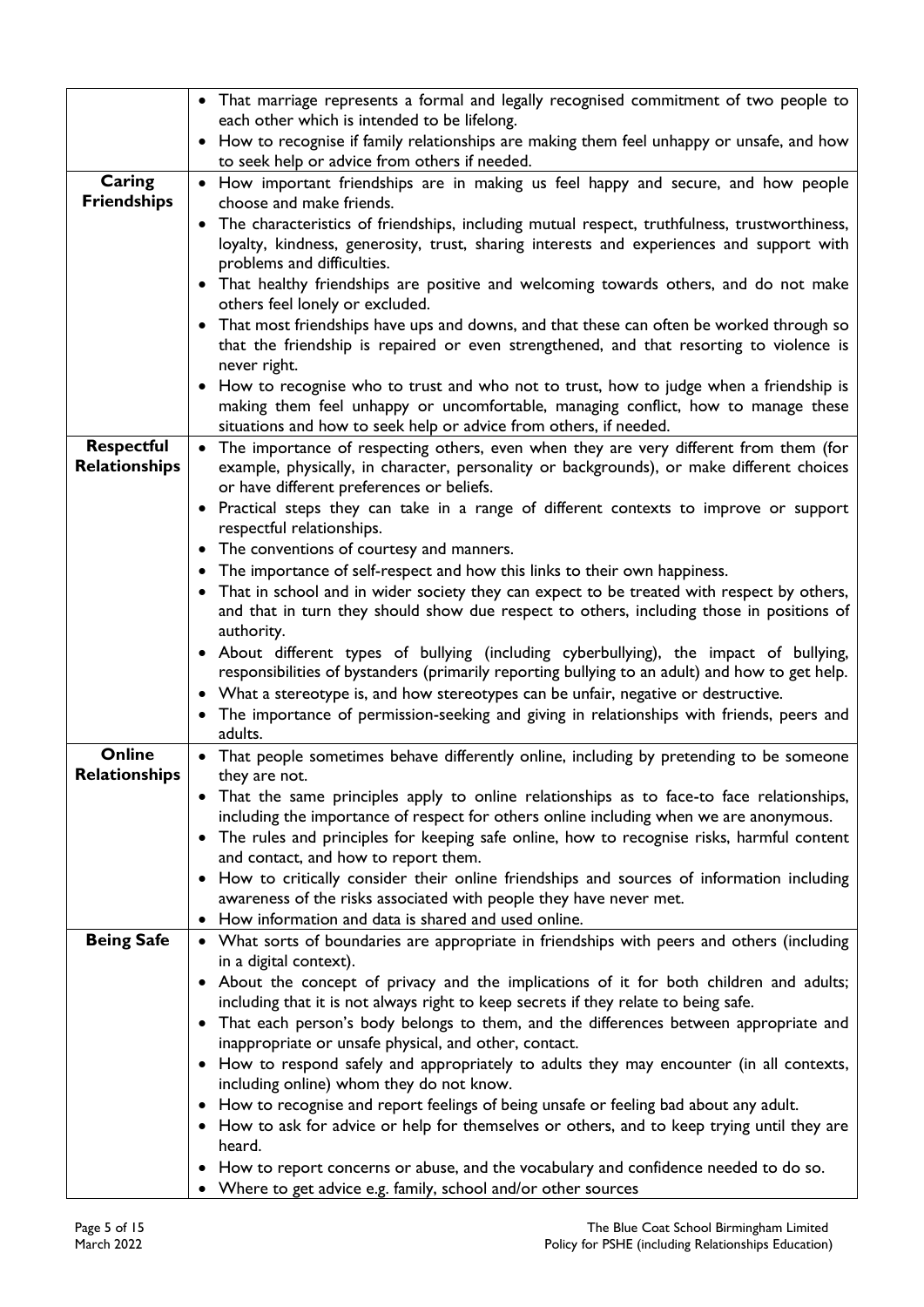# **5. SEX EDUCATION**

#### **5.1**

The Relationships Education, RSE, and Health Education (England) Regulations 2019 have made Relationships Education compulsory in all primary schools. Sex education is not compulsory in primary schools.

#### **5.2 Puberty and menstruation**

#### **5.2.1**

At The Blue Coat School, as part of the PSHE curriculum, the children in Years 5 and 6, are introduced to some of the changes that they will begin to experience at the onset of puberty, including menstruation. Children are taught the key facts about the menstrual cycle including what is an average period, the range of menstrual products and the implications for emotional and physical health. An experienced external provider teaches the children in gender groups with the assistance of School staff and the School Matron. Parents are always informed in advance of lessons that will deal with sexual education as they have the right to withdraw their child from these lessons, if they wish. Parents will need to put their request in writing to the Headmaster.

# **6. PHYSICAL HEALTH AND MENTAL WELLBEING**

# **6.1**

As part of the PSHE curriculum, the children are taught about physical health and mental wellbeing so that they can make good decisions about their own health and wellbeing. Children are taught to recognise what is normal and what is an issue for them, and how to seek support as early as possible from appropriate sources. Physical health and mental wellbeing are interlinked, and it is important for children to understand that good physical health contributes to good mental wellbeing, and vice versa.

# **6.2**

Strategies for self-control and self-regulation are promoted to help the children achieve well and persevere even when they encounter setbacks or challenges. Staff aim to reduce the stigma that can be attached to health issues, particularly those to do with mental wellbeing. The children are taught about the benefits and importance of daily exercise, good nutrition and sufficient sleep and they are taught about the range of emotions that everyone experiences. Lessons include teaching children how they can protect and support their own and others' health and wellbeing, including simple self-care techniques, personal hygiene, prevention of health and wellbeing problems and basic first aid. They are also taught about the benefits of hobbies, interests and participation in their own communities.

# **6.3**

In PSHE lessons and in Computing lesson, the children are taught about the benefits of rationing time spent online and the risk of excessive use of electronic devices. In Years 5 and 6, the children are also taught why social media, computer games and online gaming have age restrictions.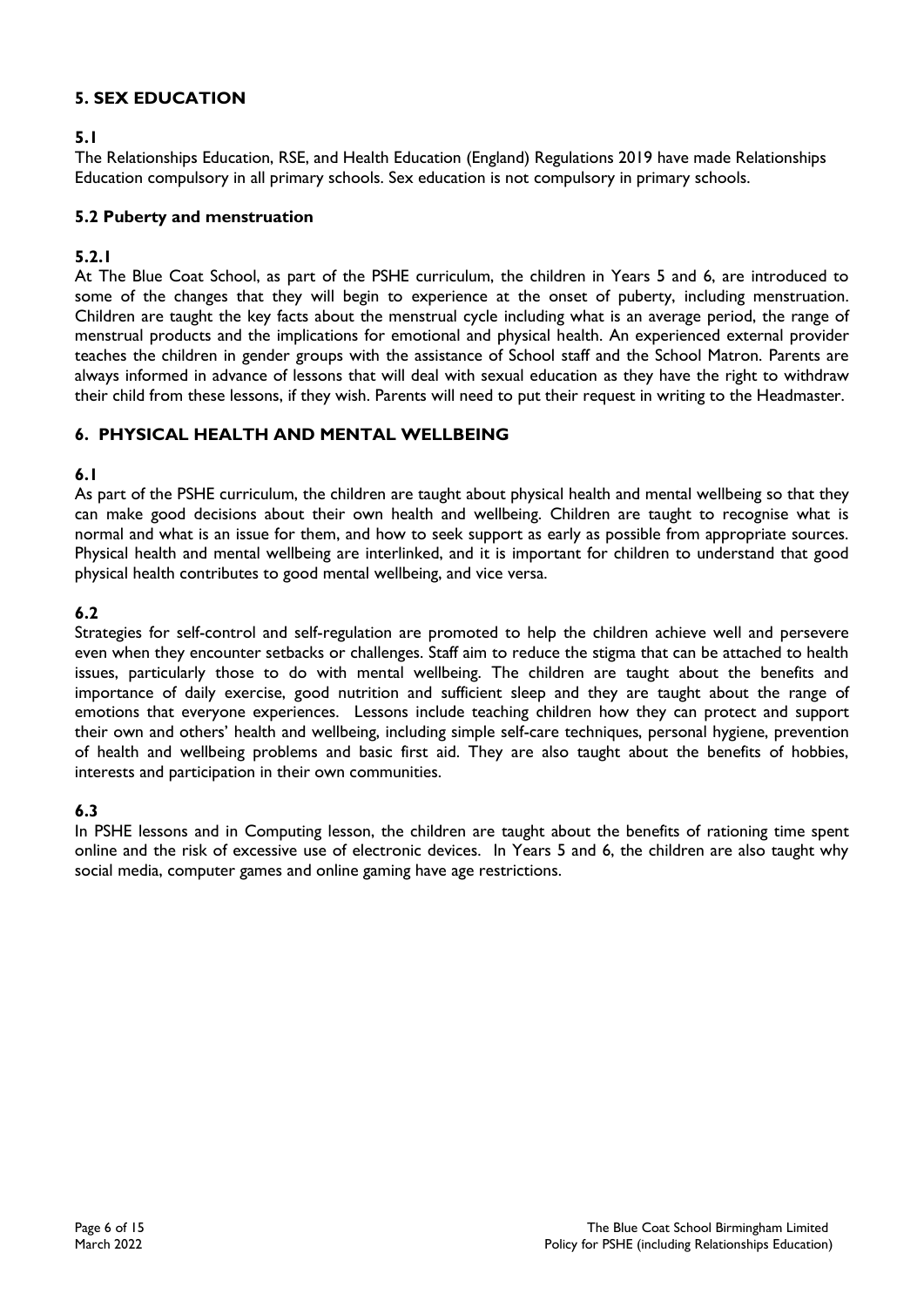# **6.5 Curriculum Outcomes**

# **6.5.1**

As set out in the DfE statutory guidance, by the time the children leave The Blue Coat School, the children will know:

| <b>Mental</b>                 | • That mental wellbeing is a normal part of daily life, in the same way as physical health.                                                                       |  |  |  |  |
|-------------------------------|-------------------------------------------------------------------------------------------------------------------------------------------------------------------|--|--|--|--|
| wellbeing                     | That there is a normal range of emotions (e.g. happiness, sadness, anger, fear, surprise,                                                                         |  |  |  |  |
|                               | nervousness) and scale of emotions that all humans experience in relation to different                                                                            |  |  |  |  |
|                               | experiences and situations.                                                                                                                                       |  |  |  |  |
|                               | How to recognise and talk about their emotions, including having a varied vocabulary of<br>words to use when talking about their own and others' feelings.        |  |  |  |  |
|                               | How to judge whether what they are feeling and how they are behaving is appropriate and<br>proportionate.                                                         |  |  |  |  |
|                               | • The benefits of physical exercise, time outdoors, community participation, voluntary and                                                                        |  |  |  |  |
|                               | service-based activity on mental wellbeing and happiness.<br>• Simple self-care techniques, including the importance of rest, time spent with friends and         |  |  |  |  |
|                               | family and the benefits of hobbies and interests.                                                                                                                 |  |  |  |  |
|                               | Isolation and loneliness can affect children and that it is very important for children to<br>$\bullet$<br>discuss their feelings with an adult and seek support. |  |  |  |  |
|                               | • That bullying (including cyberbullying) has a negative and often lasting impact on mental<br>wellbeing.                                                         |  |  |  |  |
|                               | • Where and how to seek support (including recognising the triggers for seeking support),                                                                         |  |  |  |  |
|                               | including whom in school they should speak to if they are worried about their own or                                                                              |  |  |  |  |
|                               | someone else's mental wellbeing or ability to control their emotions (including issues                                                                            |  |  |  |  |
|                               | arising online).<br>• It is common for people to experience mental ill health. For many people who do, the                                                        |  |  |  |  |
|                               | problems can be resolved if the right support is made available, especially if accessed early                                                                     |  |  |  |  |
|                               | enough.                                                                                                                                                           |  |  |  |  |
| Internet                      | • That for most people the internet is an integral part of life and has many benefits.                                                                            |  |  |  |  |
| safety and                    | • About the benefits of rationing time spent online, the risks of excessive time spent on                                                                         |  |  |  |  |
| harms                         | electronic devices and the impact of positive and negative content online on their own and<br>others' mental and physical wellbeing.                              |  |  |  |  |
|                               | How to consider the effect of their online actions on others and know how to recognise                                                                            |  |  |  |  |
|                               | and display respectful behaviour online and the importance of keeping personal                                                                                    |  |  |  |  |
|                               | information private.<br>• Why social media, some computer games and online gaming, for example, are age                                                           |  |  |  |  |
|                               | restricted.                                                                                                                                                       |  |  |  |  |
|                               | • That the internet can also be a negative place where online abuse, trolling, bullying and                                                                       |  |  |  |  |
|                               | harassment can take place, which can have a negative impact on mental health.                                                                                     |  |  |  |  |
|                               | • How to be a discerning consumer of information online including understanding that                                                                              |  |  |  |  |
|                               | information, including that from search engines, is ranked, selected and targeted.                                                                                |  |  |  |  |
|                               | Where and how to report concerns and get support with issues online.                                                                                              |  |  |  |  |
| <b>Physical</b><br>health and | The characteristics and mental and physical benefits of an active lifestyle.<br>٠                                                                                 |  |  |  |  |
| fitness                       | The importance of building regular exercise into daily and weekly routines and how to                                                                             |  |  |  |  |
|                               | achieve this; for example walking or cycling to school, a daily active mile or other forms of<br>regular, vigorous exercise.                                      |  |  |  |  |
|                               | The risks associated with an inactive lifestyle (including obesity).                                                                                              |  |  |  |  |
|                               | How and when to seek support including which adults to speak to in school if they are<br>٠                                                                        |  |  |  |  |
|                               | worried about their health.                                                                                                                                       |  |  |  |  |
| <b>Healthy</b>                | • What constitutes a healthy diet (including understanding calories and other nutritional                                                                         |  |  |  |  |
| eating                        | content).                                                                                                                                                         |  |  |  |  |
|                               | The principles of planning and preparing a range of healthy meals.<br>٠                                                                                           |  |  |  |  |
|                               | The characteristics of a poor diet and risks associated with unhealthy eating (including, for<br>٠                                                                |  |  |  |  |
|                               | example, obesity and tooth decay) and other behaviours (e.g. the impact of alcohol on diet<br>or health).                                                         |  |  |  |  |
|                               |                                                                                                                                                                   |  |  |  |  |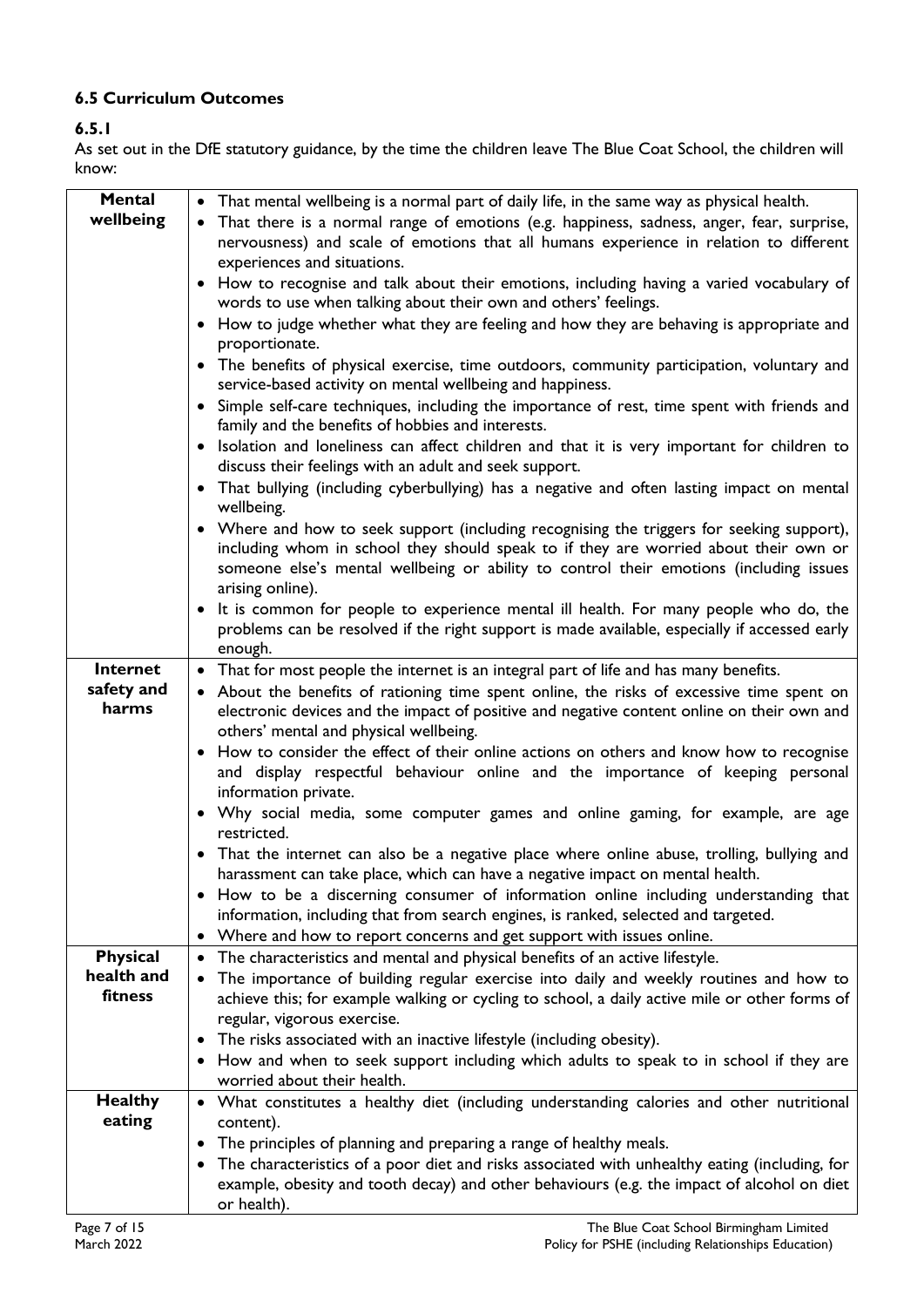| Drugs,<br>alcohol and<br>tobacco | The facts about legal and illegal harmful substances and associated risks, including smoking,<br>$\bullet$<br>alcohol use and drug-taking.                                                                                                                                                                                                                                                                                                                                                                                                                                                                                                                                                                                                     |
|----------------------------------|------------------------------------------------------------------------------------------------------------------------------------------------------------------------------------------------------------------------------------------------------------------------------------------------------------------------------------------------------------------------------------------------------------------------------------------------------------------------------------------------------------------------------------------------------------------------------------------------------------------------------------------------------------------------------------------------------------------------------------------------|
| <b>Health and</b><br>prevention  | • How to recognise early signs of physical illness, such as weight loss, or unexplained<br>changes to the body.<br>• About safe and unsafe exposure to the sun, and how to reduce the risk of sun damage,<br>including skin cancer.<br>The importance of sufficient good quality sleep for good health and that a lack of sleep can<br>affect weight, mood and ability to learn.<br>• About dental health and the benefits of good oral hygiene and dental flossing, including<br>regular check-ups at the dentist.<br>About personal hygiene and germs including bacteria, viruses, how they are spread and<br>treated, and the importance of handwashing.<br>The facts and science relating to allergies, immunisation and vaccination.<br>٠ |
| <b>Basic first</b><br>aid        | How to make a clear and efficient call to emergency services if necessary.<br>٠<br>Concepts of basic first-aid, for example dealing with common injuries, including head<br>$\bullet$<br>injuries.                                                                                                                                                                                                                                                                                                                                                                                                                                                                                                                                             |
| Changing<br>adolescent<br>body   | Key facts about puberty and the changing adolescent body, particularly from age 9 through<br>$\bullet$<br>to age 11, including physical and emotional changes.<br>About menstrual wellbeing including the key facts about the menstrual cycle.<br>$\bullet$                                                                                                                                                                                                                                                                                                                                                                                                                                                                                    |

# **6.6 Alcohol, Smoking and Drugs Education.**

#### **6.6.1**

The Blue Coat School is committed to the health and safety of its pupils and will take action to safeguard their well-being.

#### **6.6.2**

An effective Alcohol, Smoking and Drug Education programme improves the children's self-esteem, sense of responsibility, personal skills, relationships, self-confidence and ability to be assertive, when necessary.

#### **6.6.3**

Staff at The Blue Coat School aim to provide a moral framework and a safe environment in which:

- Communication regarding the use of substances, including tobacco and alcohol, is encouraged in ageappropriate ways to enable children to make healthy, informed choices.
- Accurate and appropriate information about the implications and possible consequences of the use and misuse of alcohol, tobacco and substances is provided at each stage in a child's development.

#### **6.6.4**

Alcohol, Smoking and Drug Education is taught in age-appropriate ways. Children in Pre-Prep are taught about the role of drugs and medicine and that all drugs can be harmful if not used properly. Children in Prep are taught about the benefits of drugs in society but that all drugs have harmful effects if not used properly and that some drugs are illegal. Prep, Alcohol, Smoking and Drug Education is also covered as part of the Science curriculum in Year 4, 5 and 6.

#### **7. INCLUSION**

#### **7.1 Religious Beliefs**

#### **7.1.1**

Our Relationships Education teaching and learning is set within a context that is consistent with the school's Christian ethos which emphasises the contribution that trust, loyalty, forgiveness and other virtues make to strong relationships and links into The Blue Coat values.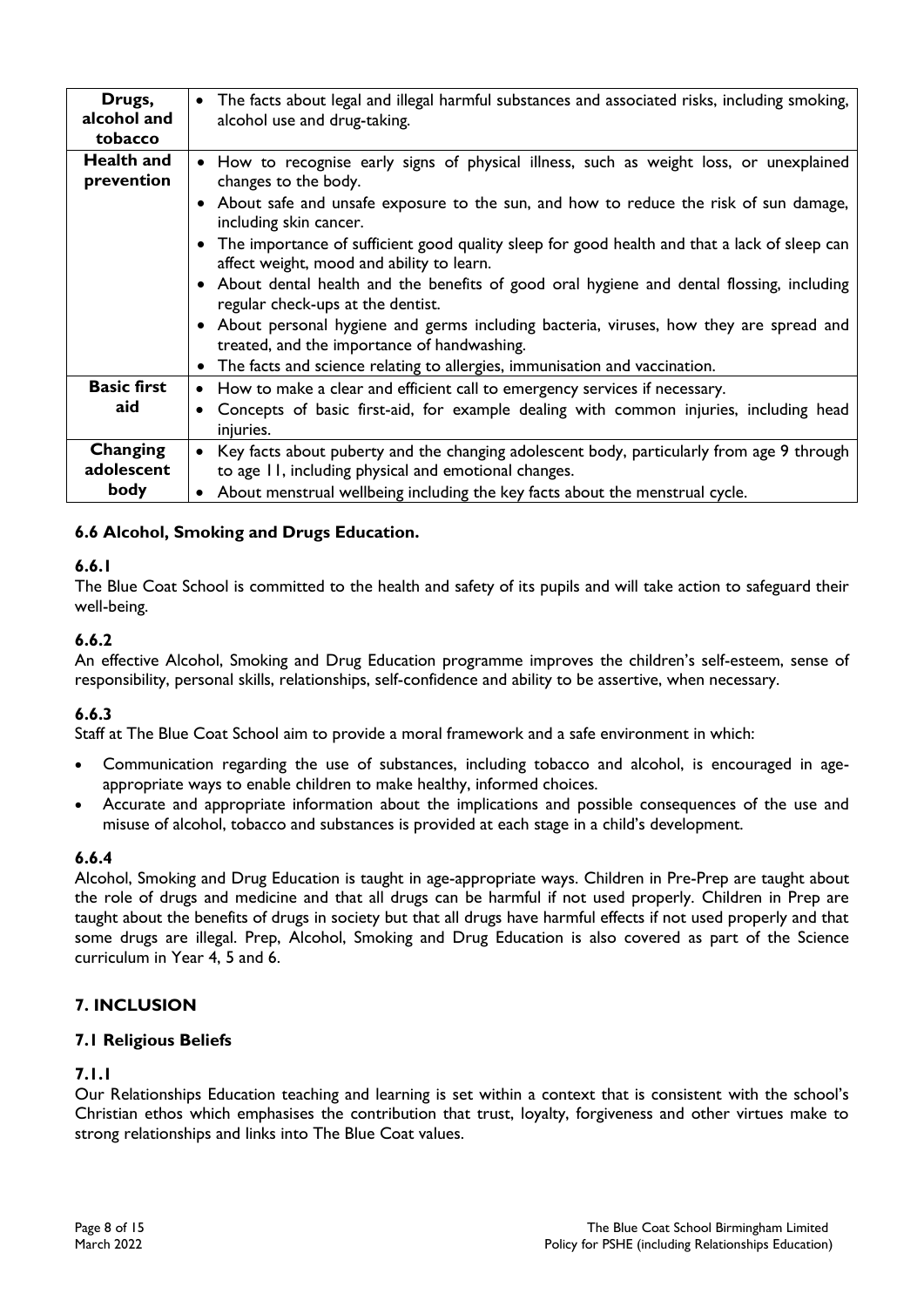# **7.1.2**

The School Chaplain plays a vital and pivotal role using the Chapel services to explain and explore The Blue Coat School Values and the School's Christian ethos, which all staff seek to promote and reinforce through all aspects of pastoral care and specifically through PSHE lessons.

# **7.2 Equality**

# **7.2.1**

Under the provisions of the Equality Act 2010, the School will not discriminate against pupils because of their age, sex, race, disability, religion or belief, gender reassignment, pregnancy or maternity, marriage or civil partnership, or sexual orientation (collectively known as the protected characteristics).

# **7.3 Pupils with SEND**

# **7.3.1**

The School will also make reasonable adjustments to alleviate disadvantage and be mindful of the SEND Code of Practice when planning for PSHE including Relationships Education. Staff will always ensure resources and lessons are tailored to meet the needs of the children in their classes. Staff are also aware that some pupils are more vulnerable to exploitation, bullying and other issues due to the nature of their SEND.

# **7.4 LGBT**

# **7.4.1**

In teaching Relationships Education, The Blue Coat School ensures that the needs of all pupils are appropriately met, and that all pupils understand the importance of equality and respect. The School ensures that it complies with the relevant provisions of the Equality Act 2010 under which sexual orientation and gender reassignment are amongst the protected characteristics.

# **7.4.2**

Across the School, all teaching is sensitive and age appropriate in approach and content. LGBT relationship content is integrated throughout aspects of the PSHE curriculum. It is never taught in isolation and is taught so that children are aware of, tolerant of and respectful towards the fact that families are made up in different ways.

# **8. PARENTS AND THE WIDER COMMUNITY**

# **8.1**

Parents are the children's first educators. Our children tell us that their parents and carers are the people they go to, to get information about growing up, relationships and feelings. Across the school, we recognise that parents are a vital source of support and learning in the topic of Relationships and Sex Education and that the work school does complements the beliefs and wishes of parents.

#### **8.2**

Parents are informed of the curriculum content for PSHE lessons and in particular in regard to sex education. They are also invited to meetings and presentations to discuss the curriculum content and any concerns they may have.

#### **8.3 Right to Withdraw**

#### **8.3.1**

Parents do not have the right to withdraw their child from Relationships Education; this is compulsory for all children receiving primary education. However, parents have the right to withdraw their child from sex education. The Headmaster will automatically grant a request to withdraw a child from sex education other than that which is part of the primary science curriculum. Parents will need to put this request in writing to the Headmaster.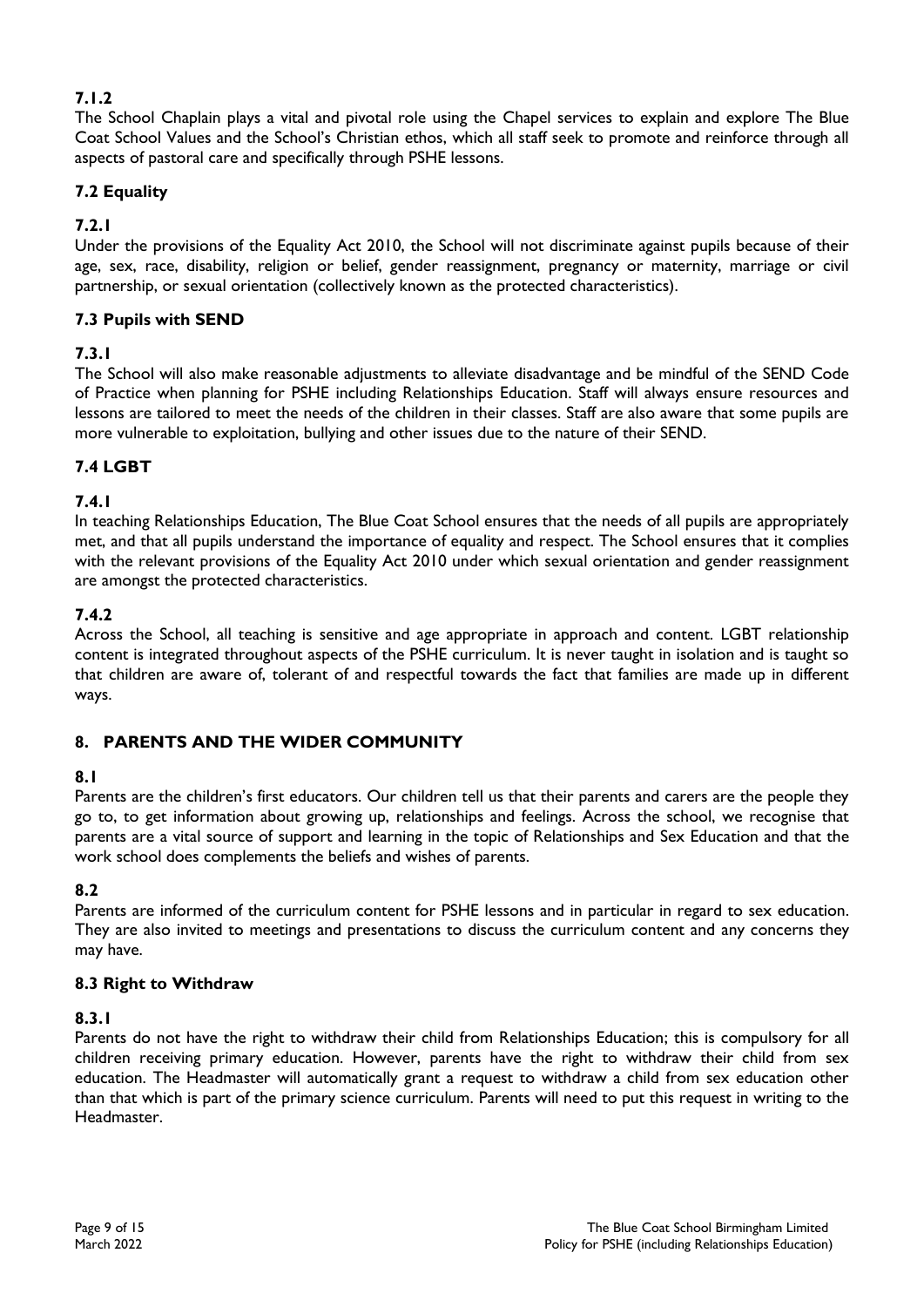# **8.4 Teaching of Sensitive Issues**

# **8.4.1**

Sensitive and controversial issues are certain to arise in learning from real-life experience. Teachers will be prepared to handle personal issues arising from the work, to deal sensitively with, and to follow up appropriately, disclosures made in a group or individual situations. Issues that might be addressed that are likely to be sensitive and controversial because they have a political, social or personal impact or deal with values and beliefs include: family lifestyles and values, physical and medical issues, financial issues, bullying and bereavement. Teachers will take all reasonable, practical steps to ensure that, where political or controversial issues are brought to children's attention or are raised by children, a balanced presentation of opposing views is provided. Teachers will adopt strategies that seek to avoid bias on their part and will teach children how to recognise bias and evaluate evidence. Teachers will seek to establish a classroom climate in which all children are free from any fear of expressing reasonable points of view that contradict those held either by their class teachers or their peers.

# **9. PSHE SCHEME OF WORK**

# **9.1**

As a starting point, The Blue Coat School has adopted the Scheme of Work from Jigsaw. In the scheme of work, there are six Puzzles that are designed to progress in sequence from September to July (see below). Each Puzzle has six Pieces (lessons) and will be taught throughout a half term consolidating previously taught knowledge and extending learning to new age-appropriate topics. This sequence is then carried on throughout their time at Blue Coat, where topics are revisited in age-appropriate ways each year.

# **9.2**

Each Piece has two Learning Intentions: one is based on specific PSHE learning (covering the non-statutory national framework for PSHE Education but enhanced to address the children's needs at Blue Coat); and one is based on emotional literacy and social skills. The enhancements mean that the scheme of work is relevant to children living in today's world as it helps them understand and be equipped to cope with issues like body image, cyber bullying, and internet safety.

#### **9.3**

Relationships Education is embedded throughout the whole PSHE Scheme of work and is taught as part of a spiral curriculum that embeds topics and knowledge as the children progress through their learning journey at The Blue Coat School.

#### **9.4**

Every Piece (lesson) contributes to at least one of these aspects of children's development. This is mapped on each Piece and balanced across each year group. The content overview for each half term is detailed below:

| Term         | <b>Puzzle</b>                | <b>Content Overview</b>                                            |  |  |
|--------------|------------------------------|--------------------------------------------------------------------|--|--|
| Michaelmas I | The BCS Values               | Includes settling into the new year group, what the Values look    |  |  |
|              |                              | like, dreams and goals for the year ahead and promoting British    |  |  |
|              |                              | Values.                                                            |  |  |
| Michaelmas 2 | Being Me in My World         | Includes understanding my place in the class, school and global    |  |  |
|              |                              | community.                                                         |  |  |
| Lent I       | <b>Respecting Difference</b> | Includes anti-bullying (cyber and homophobic bullying included)    |  |  |
|              |                              | and diversity work                                                 |  |  |
| Lent 2       | Relationships                | Includes understanding friendship, family and other relationships, |  |  |
|              |                              | conflict resolution and communication skills                       |  |  |
| Trinity I    | <b>Dreams and Goals</b>      | Includes goal-setting, aspirations, working together to design and |  |  |
|              |                              | organise fund-raising events                                       |  |  |
| Trinity 2    | Healthy Me                   | Includes drugs and alcohol education, self-esteem and confidence   |  |  |
|              |                              | as well as healthy lifestyle choices                               |  |  |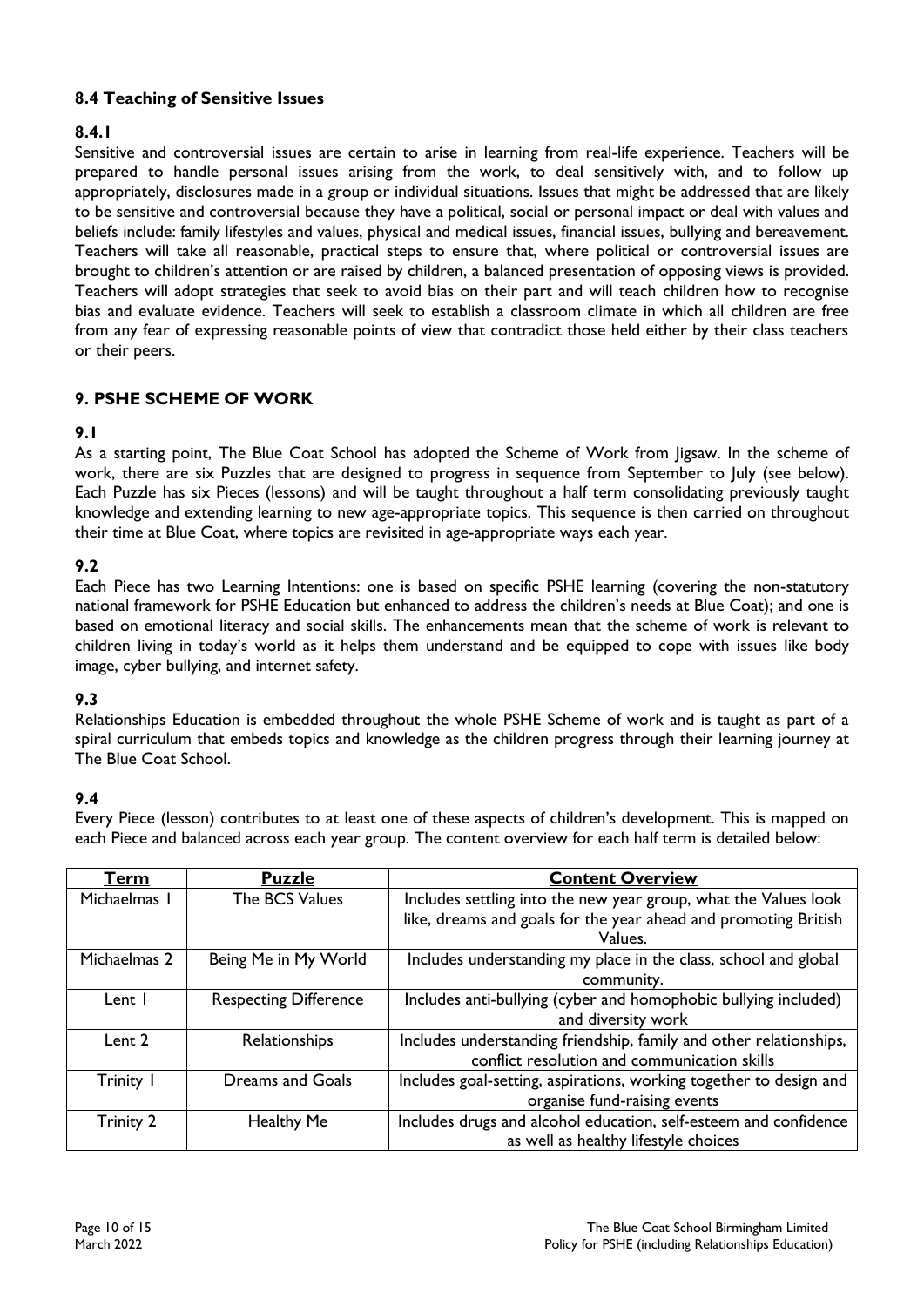# **9.5**

Opportunities for linking aspects of PSHE will also be identified and developed by class teachers through Theme teaching. We also aim to cover aspects of PSHE through special theme days and weeks e.g. Anti-Bullying Week. These are detailed below:

| Term             | <b>Themed Week</b>                          |  |  |
|------------------|---------------------------------------------|--|--|
| Michaelmas I     | Getting to Know you Week (September)        |  |  |
| Michaelmas 2     | Anti-Bullying Week (November)               |  |  |
| Lent I           | Safer Internet Day (February)               |  |  |
| Lent 2           | Walk to School Week (Healthy Choices) (May) |  |  |
| Trinity I        | Healthy Eating Week (June)                  |  |  |
| <b>Trinity 2</b> | International Friendship Day (July)         |  |  |

#### **9.6 Pre-Prep**

# **9.6.1**

The scheme of work in Pre-Prep has been adapted from the Jigsaw framework to meet the needs of the children. It has been devised through consultation with parents, Governors, the school Chaplain and teachers of PSHE. The Schemes of Work are designed to supply the structure of lessons for teachers to use and adapt if needed. Learning activities are sequenced to ensure progression as the children mature and are able to reflect more on the topics covered. Topics are revisited each year to ensure the children develop a deeper understanding of content.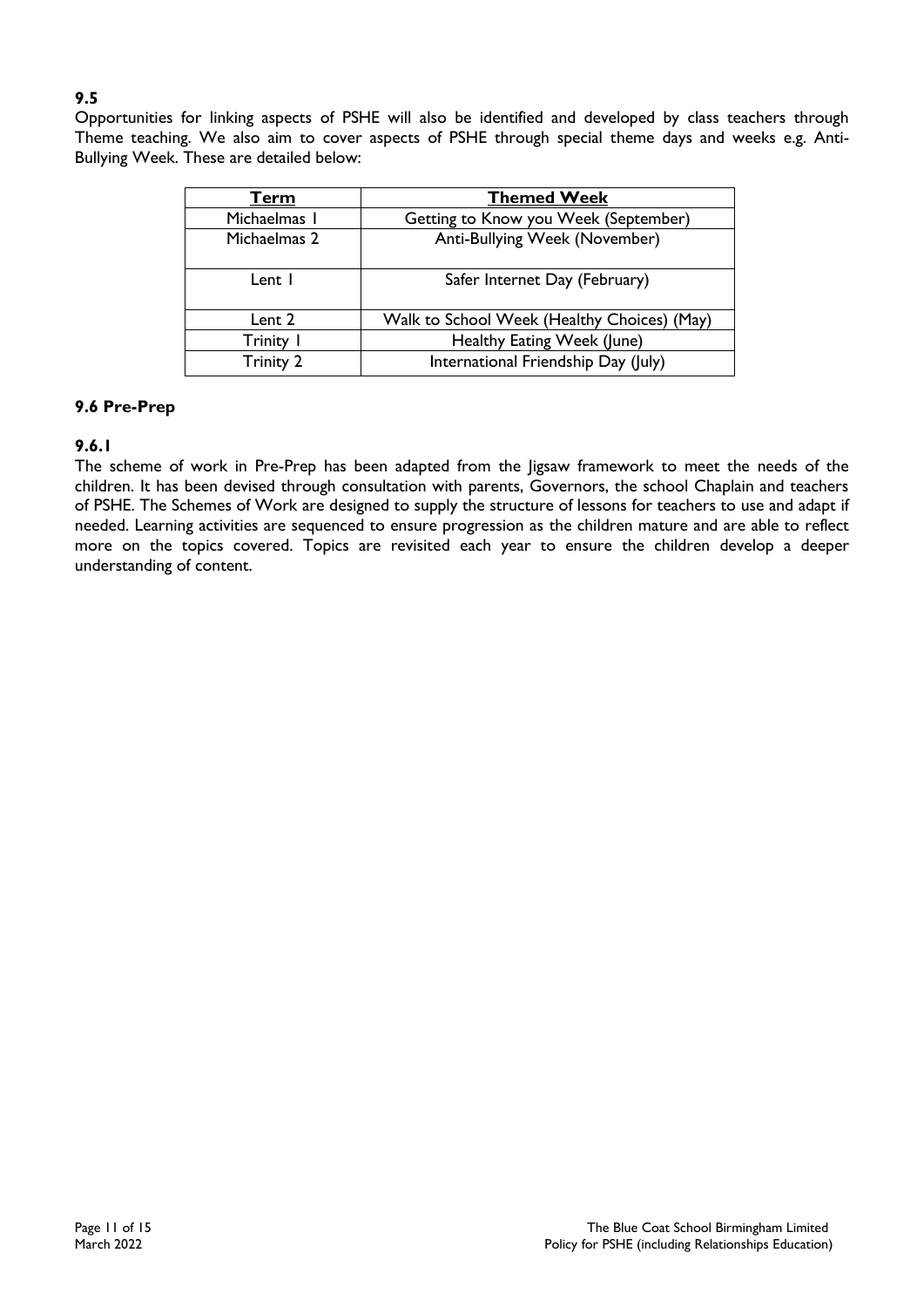| <b>Term</b>                            | <b>Puzzle Name</b>                           | <b>Content</b>                                                                                                                                                                                                                                                                                                                         |                                                                                                                                                                                                                                                                                                                                                                                                                                           |  |  |
|----------------------------------------|----------------------------------------------|----------------------------------------------------------------------------------------------------------------------------------------------------------------------------------------------------------------------------------------------------------------------------------------------------------------------------------------|-------------------------------------------------------------------------------------------------------------------------------------------------------------------------------------------------------------------------------------------------------------------------------------------------------------------------------------------------------------------------------------------------------------------------------------------|--|--|
|                                        | <b>The Blue Coat Values</b><br>and Democracy | Year I                                                                                                                                                                                                                                                                                                                                 | Year 2                                                                                                                                                                                                                                                                                                                                                                                                                                    |  |  |
| Michaelmas I                           |                                              | Getting to know each other, feeling special and safe and<br>introduction to Jigsaw<br>Introducing the BCS Values - truthful, patient and kind<br>Introducing the BCS Values - cheerfully trying hard (inc hopes<br>and dreams for the year<br>Introducing the BCS Values - respect<br><b>Rules</b><br>What is voting? (School council) | Getting to know each other, introduction to Jigsaw and hopes and dreams for the<br>year<br>Review of the BCS values - kindness<br>Review of the BCS values - To understand why doing your best is important and<br>it can impact on our school life and why it is important to cheerfully try hard<br>Review of the BCS values - Telling the truth and lying<br>What are rules and how do we follow rules?<br>How to vote (School council |  |  |
| <b>Michaelmas 2</b>                    | Being Me in My World                         | Knowing that I belong to a class<br>Rights and responsibilities<br>Rewards and feeling proud<br>Consequences<br>Owning the learning charter<br>Keeping safe online                                                                                                                                                                     | Rights and responsibilities<br>Rewards, consequences and safe and fair learning<br>environment<br>Valuing contributions and making class safe and fair place<br>To work cooperatively<br>Choices and consequences<br>Keeping safe online                                                                                                                                                                                                  |  |  |
| Lent I<br><b>Respecting Difference</b> |                                              | Similarities and differences<br>Understanding bullying and knowing how to deal with it<br>Making new friends<br>Celebrating the differences in everyone                                                                                                                                                                                | Assumptions and stereotypes about gender<br>Understanding that people are different and respecting this<br>Understanding bullying standing up for self and others<br>Recognising what is right and wrong and knowing how to look after yourself<br>Making new friends<br>Respecting difference and remaining friends                                                                                                                      |  |  |
| Lent 2<br><b>Relationships</b>         |                                              | Belonging to a family<br>Making friends / being a good friend<br>Physical contact preferences<br>People who help us<br>Qualities as a friend and person<br>Self-acknowledgement<br>Being a good friend to myself<br>Celebrating special relationships                                                                                  | Different types of family Physical contact boundaries<br>Friendship and conflict<br>Secrets<br>Trust and appreciation<br>Expressing appreciation for special relationships                                                                                                                                                                                                                                                                |  |  |
| <b>Trinity I</b>                       | <b>Dreams and Goals</b>                      | Setting goals<br>Identifying successes and achievements<br>Learning styles<br>Working well and celebrating achievement with a partner<br>Tackling new challenges<br>Identifying and overcoming obstacles<br>Feelings of success                                                                                                        | Achieving realistic goals<br>Perseverance<br>Learning strengths<br>Learning with others<br>Group co-operation<br>Contributing to and sharing success                                                                                                                                                                                                                                                                                      |  |  |
| <b>Trinity 2</b>                       | <b>Healthy Me</b>                            | Keeping myself healthy<br>Healthier lifestyle choices<br>Keeping clean<br>Being safe<br>Medicine safety / safety with household items<br>Road safety<br>Online safety                                                                                                                                                                  | Motivation<br>Relaxation<br>Medicine and safety<br>Choosing healthier snacks<br>Making healthier snacks<br>Online safety                                                                                                                                                                                                                                                                                                                  |  |  |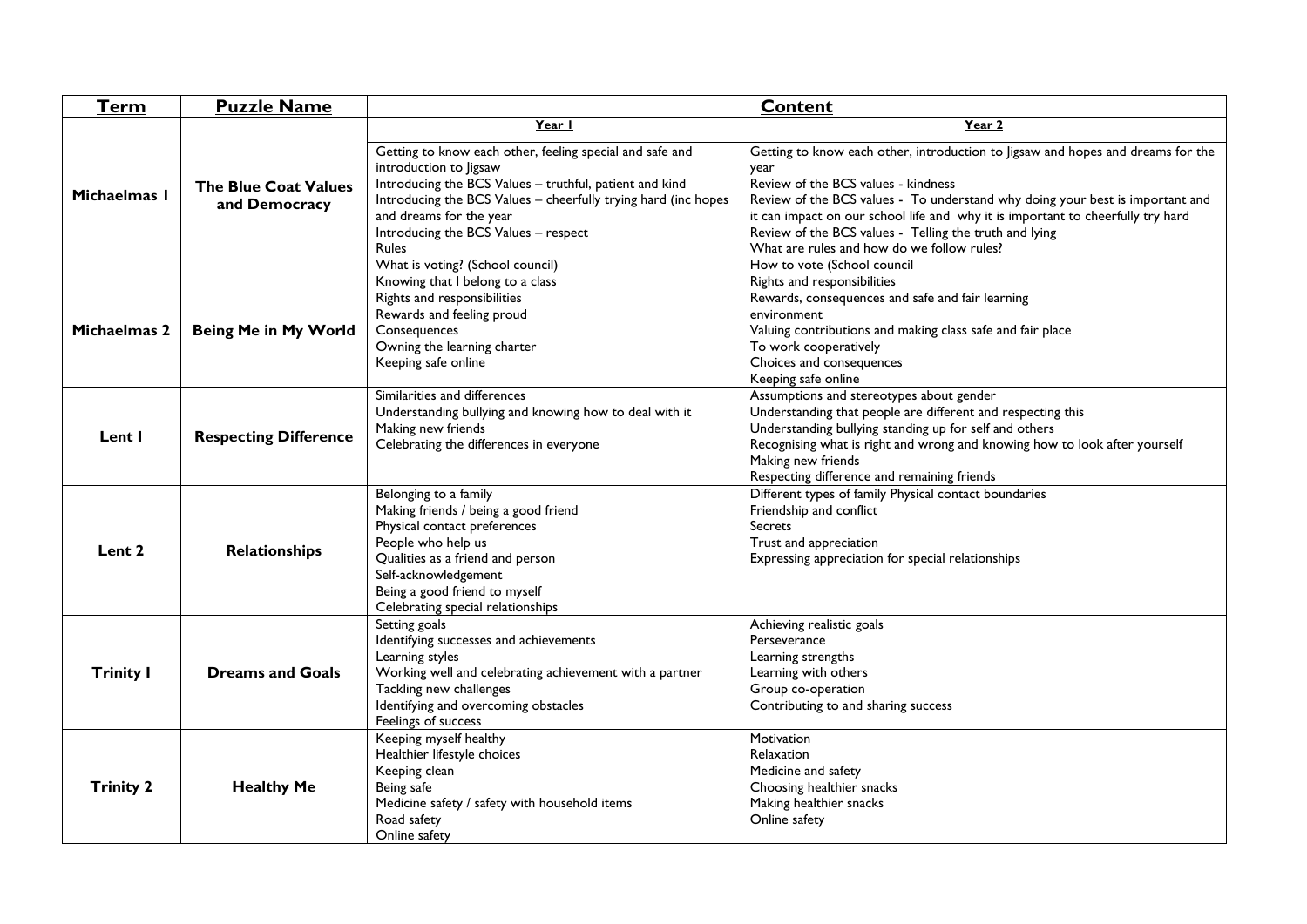# **9.7 Prep**

# **9.7.1**

The scheme of work in Prep has been adapted from the Jigsaw framework to meet the needs of the children. They have been devised through consultation with parents, Governors, the school Chaplain and teachers of PSHE. The Schemes of Work are designed to supply the structure of lessons for teachers to use and adapt if needed. Learning activities are sequenced to ensure progression as the children mature and are able to reflect more on the topics covered. Topics are revisited each year to ensure the children develop a deeper understanding of content.

| Term              | <b>Puzzle Name</b>                                     | Content                                                                                                                                                                                             |                                                                                                                                                                       |                                                                                                                                                                                               |                                                                                                                                                                                              |
|-------------------|--------------------------------------------------------|-----------------------------------------------------------------------------------------------------------------------------------------------------------------------------------------------------|-----------------------------------------------------------------------------------------------------------------------------------------------------------------------|-----------------------------------------------------------------------------------------------------------------------------------------------------------------------------------------------|----------------------------------------------------------------------------------------------------------------------------------------------------------------------------------------------|
|                   |                                                        | Year 3                                                                                                                                                                                              | Year 4                                                                                                                                                                | Year 5                                                                                                                                                                                        | Year 6                                                                                                                                                                                       |
| Michaelmas I      | The Blue Coat<br><b>Values and</b><br><b>Democracy</b> | Getting to know each other.<br>What makes a good leader? (School Council)<br>ligsaw<br>What do the BCS Values look like?<br>Hopes and dreams for the year<br>Setting personal goals                 | Getting to know each other<br>What makes a good leader? (School<br>Council)<br>Jigsaw<br>What do the BCS Values look like in<br>practice?                             | Getting to know each other<br>The importance of democracy<br>(School Council)<br>Jigsaw<br>Not giving up and resilience<br>Hopes and dreams                                                   | Getting to know each other<br>The importance of democracy (School<br>Council)<br>Jigsaw<br>Resilience<br>Hopes and dreams                                                                    |
| Michaelmas 2      | Being Me in My<br>World                                | Self-identity and worth<br>Positivity in challenges<br>Rules, rights and responsibilities<br>Rewards and consequences<br>Responsible choices<br>Seeing things from others' perspectives             | Being part of a class team<br>Being a school citizen<br>Rights, responsibilities and democracy<br>Rewards and consequences<br>Group decision making<br>Having a voice | Planning for the forthcoming year<br>Being a citizen<br>Rights and responsibilities<br>Rewards and consequences<br>How behaviour affects groups<br>Democracy and having a voice               | Identifying goals for the year<br>Children's Universal Rights<br>Being a global citizen<br>Choices, consequences and rewards<br>Group dynamic<br>Role-modelling                              |
| Lent I            | <b>Respecting</b><br><b>Differences</b>                | Families and their differences<br>Family conflict and how to manage it<br>Witnessing bullying and how to solve it<br>Recognising how words can be hurtful<br>Giving and receiving compliments       | Judging by appearance<br>Understanding influences<br>Understanding bullying<br>Problem solving<br>Special me<br>How we look                                           | Cultural differences and how they can<br>cause conflict<br>Racism<br>Rumours and name-calling<br>Types of bullying<br>Material wealth and happiness<br>Enjoying and respecting other cultures | Perceptions of normality<br>Types of bullying<br>Power struggles<br>Inclusion / exclusion<br>Judging by appearance<br>Differences as conflict / empathy                                      |
| Lent <sub>2</sub> | <b>Relationships</b>                                   | Family roles and responsibilities<br>Friendship<br>Keeping myself safe online<br>Being a good citizen<br>Celebrating my web of relationships                                                        | <b>Jealousy</b><br>Love and loss<br>Memories of loved ones<br>Getting on and falling out<br>UK age laws<br>Celebrating my relationships with people<br>and animals    | My identity<br>Safety with online communities<br>Being in an online community<br>Online gaming<br>Reducing screen time<br>Relationships and technology                                        | Personal learning goals<br>Success criteria<br>Making a difference in the world<br>Working with other<br>Helping to make a difference<br>Compliments                                         |
| <b>Trinity I</b>  | <b>Dreams</b> and<br>Goals                             | Difficult challenges and achieving success<br>Dreams and ambitions<br>New challenges<br>Motivation and enthusiasm<br>Recognising and trying to overcome obstacles<br>Evaluating my learning process | Hopes and dreams<br>Overcoming disappointment<br>Creating new, realistic dreams<br>Working in a group to achieve goals<br>To identify my contributions                | Future dreams<br>The importance of money<br>Dream job and how to get there<br>Goals in different cultures<br>Supporting each other<br>Motivation                                              | Taking personal responsibility<br>How substances can affect our bodies<br>Gangs<br>Emotional and mental health<br>Managing stress                                                            |
| <b>Trinity 2</b>  | <b>Healthy Me</b>                                      | Being fit and healthy<br>Calories and food<br><b>Drugs</b><br>Being safe<br>Safe or unsafe?<br>My amazing body                                                                                      | Group of friends<br>Group dynamics<br>Smoking<br>Alcohol<br>Peer pressure<br>Celebrating inner strength                                                               | Smoking, including vaping<br>Alcohol and anti-social behaviour<br>Emergency aid<br>Body image<br>Healthy choices<br>Motivation and behaviour                                                  | What is mental health?<br>My mental health<br>Love and loss<br>Power and control<br>Technology safety: Fake or real?<br>Take responsibility with technology use<br>Changes to my body (Talk) |

Page 13 of 15 Page 13 of 15 Page 13 of 15 Page 13 of 15 Page 13 of 15 Page 13 of 15 Page 13 of 15 Page 13 of 1<br>Policy for PSHE (including Relationships Education) Policy for PSHE (including Relationships Education)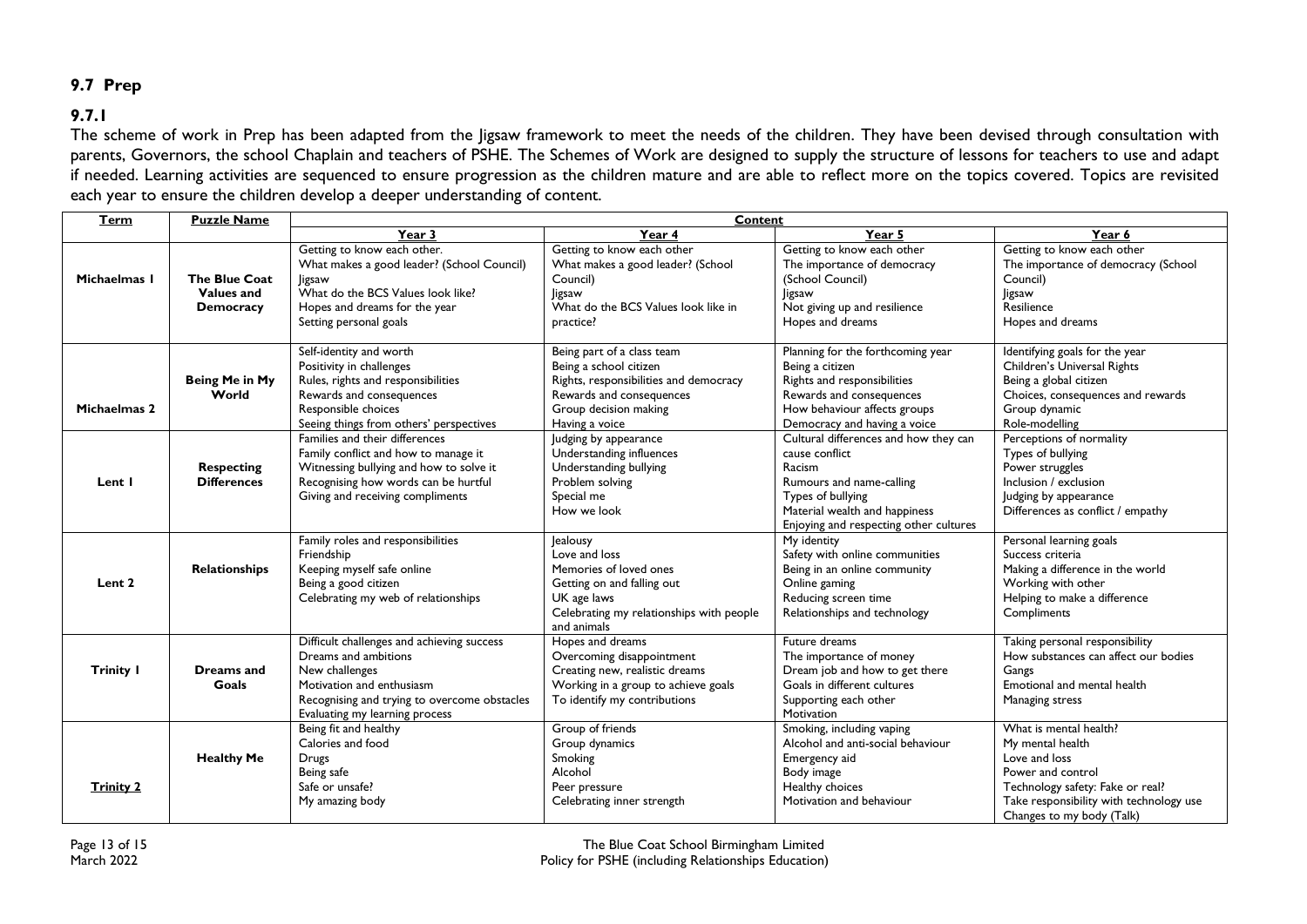#### **10. PSHE RESOURCES**

#### **10.1 PRE-PREP**

#### **10.1.1**

In Pre-Prep various resources are available for staff, including the Jigsaw resources. These include posters, role play equipment, poems, books and songs. Staff from the wider school community are invited to talk to the children about their role in the school.

#### **10.1.2**

The Pre-Prep Library is well resourced with books on a variety of topics related to PSHE. The topics covered include aspects of healthy living such as diet and exercise, people who help and books on emotions and relationships.

#### **10.2 PREP**

#### **10.2.1**

In Prep, staff will use the adapted ligsaw framework and scheme of work. These include posters, role play equipment, poems, books and songs. All resources are stored on the common folder, which includes links to websites, interactive programs and film clips.

#### **10.2.2**

The Prep Libraries are very well resourced in aspects of PSHE and these are regularly updated and expanded.

# **11. TEACHING PSHE**

#### **11.1 PRE-PREP**

#### **11.1.1**

In Years 1 and 2, each class has a timetabled PSHE lesson each week which is usually taught by the class teacher. The teachers follow the PSHE Scheme of Work. In addition, aspects of PSHE are covered in other curriculum areas such as Science, Religious Education and Computing. Class teachers also address aspects of PSHE such as friendships, health and hygiene as and when they arise.

#### **11.1.2**

In Pre-Prep, assemblies are used to highlight different issues. The Years 1 and 2 classes lead assemblies during the course of the year. The class teachers involve all of the children in the class in these assemblies.

#### **11.2 PREP**

#### **11.2.1**

Each Form in Prep has a timetabled PSHE lesson each week which is usually taught by the Form Tutor. Medium term plans are written by the Head of Values and Wellbeing in consultation with Year Group Leaders. The spiral curriculum is designed to extend previous learning in Pre-Prep, as well as to introduce new ageappropriate topics. Lessons are generally multi-media based and are designed to be thought-provoking, developing understanding in a safe and respectful environment of open discussion.

#### **11.2.2**

Opportunities for relevant work in PSHE also exist in Religious Education, Science, Humanities and English (as well as other subjects), and these are exploited whenever possible. There are also opportunities for PSHE to be developed through extra-curricular activities.

#### **11.2.3**

The PSHE and ICT Departments collaborate to ensure rigorous online safety education is provided, with visiting speakers, workshops for children, parents and staff, as well as follow-up work. Children in Prep also participate in Internet Safety Week in February, which provides a different focus annually.